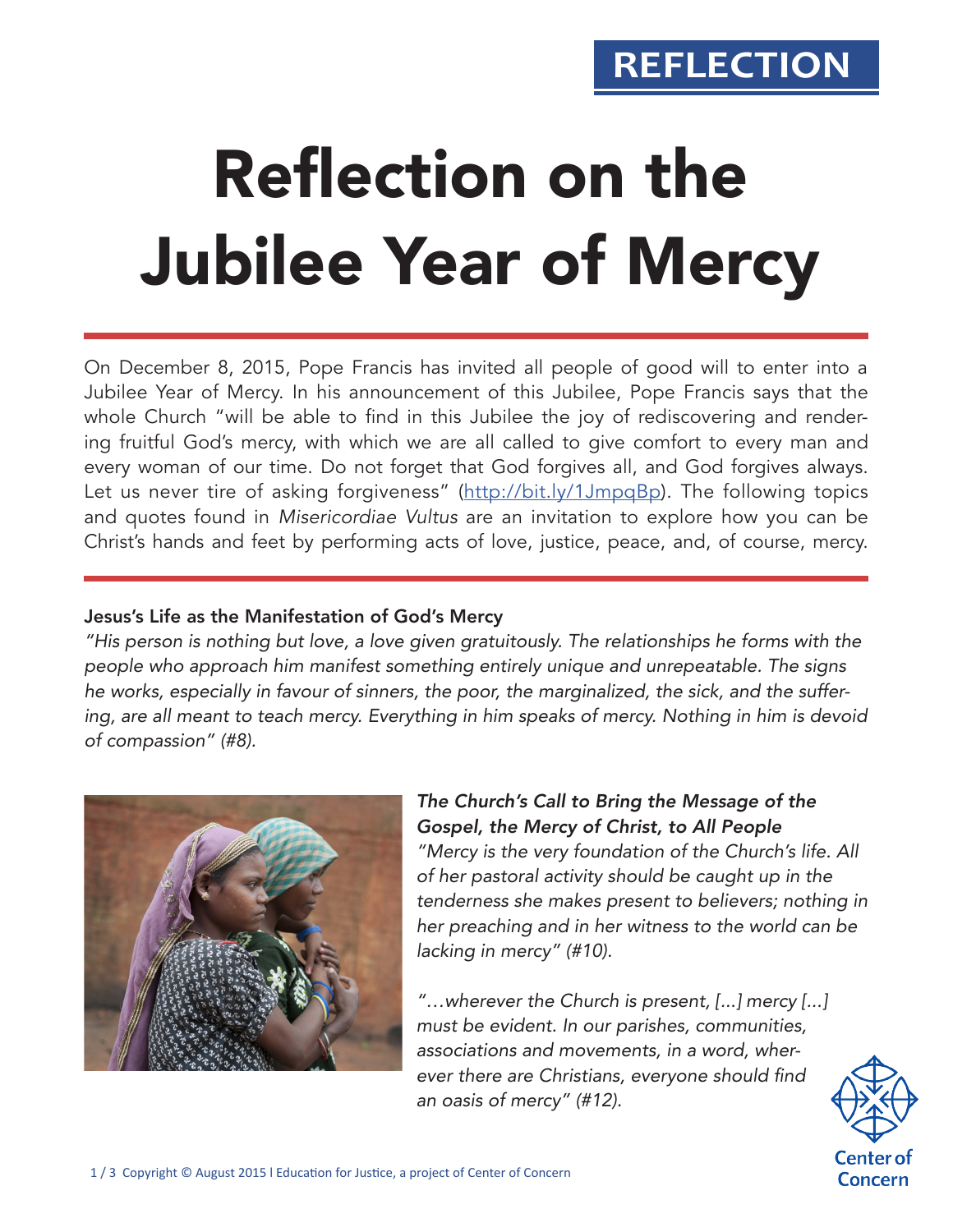#### The Practice of Pilgrimage

*"May pilgrimage be an impetus to conversion: by crossing the threshold of the Holy Door, we*  will find the strength to embrace God's mercy and dedicate ourselves to being merciful with *others as the Father has been with us" (#14).*

#### Reflecting on the Corporal and Spiritual Works of Mercy

"How many are the wounds borne by the flesh of those who have no voice because their cry is muffled and drowned out by the indifference of the rich! During this Jubilee, the Church will *be called even more to heal these wounds, to assuage them with the oil of consolation, to bind them with mercy and cure them with solidarity and vigilant care" (#15).*

#### The Importance of Lent in Celebrating and Experiencing Mercy

"The season of Lent during this Jubilee Year should also be lived more intensely as a privileged moment to celebrate and experience God's mercy. How many pages of Sacred Scripture are *appropriate for meditation during the weeks of Lent to help us rediscover the merciful face of*  the Father!" (#17).

#### The Relationship Between Justice and Mercy

*"These are not two contradictory realities, but two dimensions of a single reality that unfolds*  progressively until it culminates in the fullness of love. Justice is a fundamental concept for civil society, which is meant to be governed by the rule of law. Justice is also understood as that *which is rightly due to each individual. […] justice is conceived essentially as the faithful aban*donment of oneself to God's will" (#20).

#### The Common Theme of Mercy that Connects Christianity to Judaism and Islam

*"As we have seen, the pages of the Old Testament are steeped in mercy, because they narrate the works that the Lord performed in favour of his people at the most trying moments of their history. Among the privileged names that Islam attributes to the Creator are "Merciful and Kind'" (#23).*

#### Reflection Questions

- What would authentic mercy in our world look like? Think of all the communities you are a part of: family, faith, friends, neighborhood, state, nation, world, etc. Who are the faces in these communities seeking the healing balm of mercy?
- How do you see justice and mercy working together to create a just and merciful world?
- Think of one act of mercy that you can bring to our broken world. How can this become part of your daily prayer, work or school routine, etc.?
- Pick a quote from this reflection. What message spoke to you from this quote? How can these words serve as a compass in your life, daily actions, and relationships?